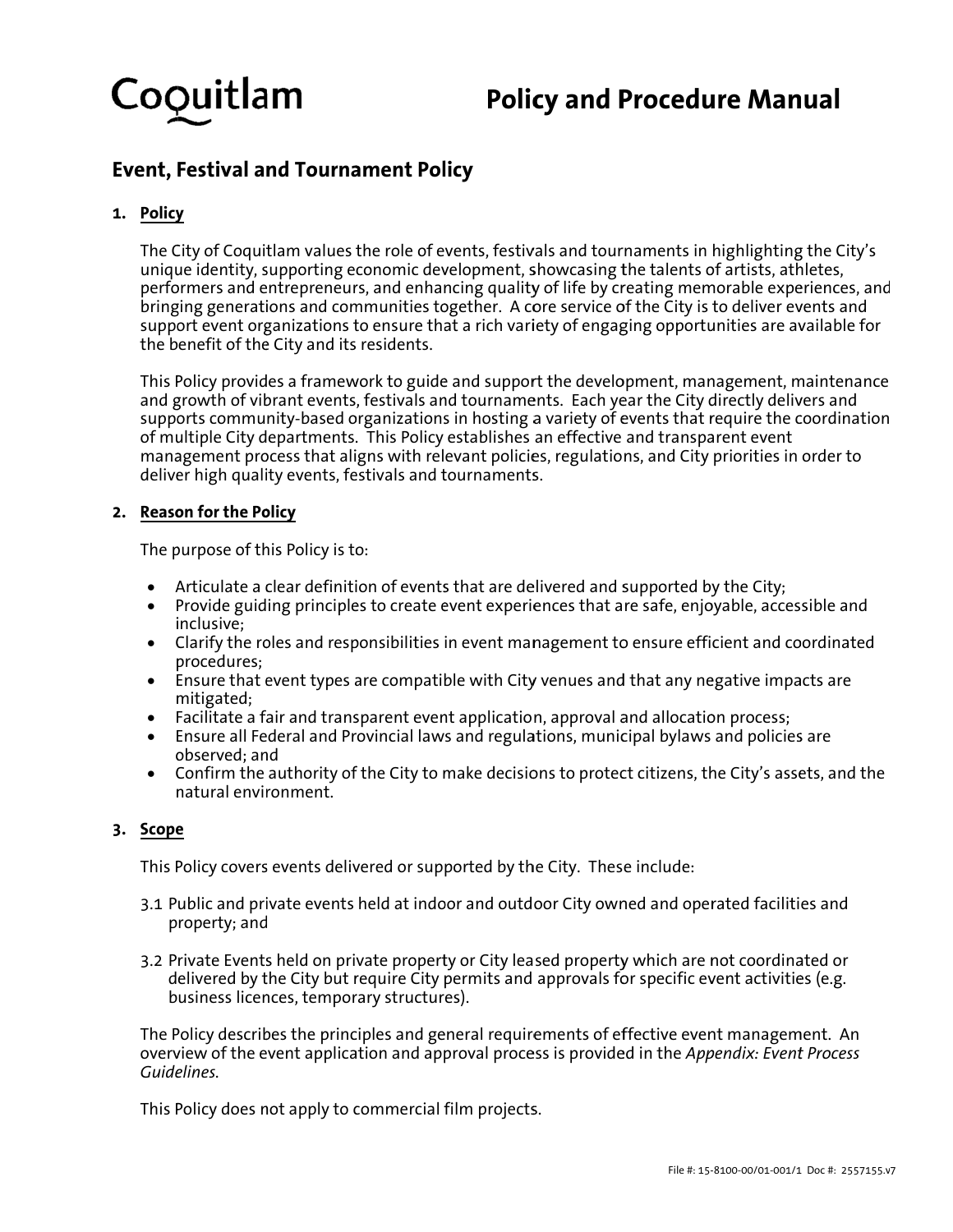## **4. Definition of Terms**

| Event:                       | An Event is a planned activity or series of activities held within the span of one day<br>to celebrate an occasion or achieve social, cultural, recreational or economic<br>objectives. Events may be one-time or recurring.                                                                                                                                                                                                                                                                                                                     |  |
|------------------------------|--------------------------------------------------------------------------------------------------------------------------------------------------------------------------------------------------------------------------------------------------------------------------------------------------------------------------------------------------------------------------------------------------------------------------------------------------------------------------------------------------------------------------------------------------|--|
|                              | Throughout the Policy, the term "event" will be used to indicate any type of Event,<br><b>Festival or Tournament.</b>                                                                                                                                                                                                                                                                                                                                                                                                                            |  |
| Festival:                    | A Festival is an event which occurs over multiple days.                                                                                                                                                                                                                                                                                                                                                                                                                                                                                          |  |
| Tournament:                  | A Tournament is a local, regional, provincial, national or international sport<br>competition between teams or individual athletes. A Tournament may be held at<br>one facility or at several facilities, within the span of one day or over multiple days.                                                                                                                                                                                                                                                                                      |  |
|                              | City Delivered Event: An event that is organized, managed and hosted by the City of Coquitlam.                                                                                                                                                                                                                                                                                                                                                                                                                                                   |  |
| <b>Community Event:</b>      | An event held on City of Coquitlam property, open to the general public, hosted by<br>an individual, organization or group.                                                                                                                                                                                                                                                                                                                                                                                                                      |  |
| <b>Commercial Event:</b>     | An event held on City of Coquitlam property that is hosted by an individual, group,<br>or company in the pursuit of business, the promotion or sale of products and/or<br>services for profit.                                                                                                                                                                                                                                                                                                                                                   |  |
| <b>Gated Event:</b>          | A Community Event or Commercial Event held within a City building or fenced<br>area of City of Coquitlam property, charging an admission fee to the public.                                                                                                                                                                                                                                                                                                                                                                                      |  |
| <b>Private Event:</b>        | An event hosted by private citizen(s), a company or non-profit organization for an<br>invited audience with a singular purpose. This category includes special interest<br>events and fundraisers.                                                                                                                                                                                                                                                                                                                                               |  |
| <b>Informal Gathering:</b>   | A gathering in a park, picnic area or public space with less than 100 attendees that<br>does not require exclusive use of the space; does not conflict with a booked event;<br>has minimal impact to other users at the facility or to infrastructure and<br>operations including parking, traffic, and waste management; and, that does not<br>contravene City bylaws, such as the sale of goods or services, use of amplified<br>sound, sale and consumption of liquor, or other activities that require permits or a<br>Facility Use Licence. |  |
| <b>Event Venues:</b>         | The City's indoor facilities, parks and outdoor sites that have been identified by the<br>City as appropriate for event use.                                                                                                                                                                                                                                                                                                                                                                                                                     |  |
| <b>Facility Use Licence:</b> | A licence issued from the City to an individual or group pursuant to Bylaw 3617,<br>2004 for the use of a City park or facility or a portion thereof.                                                                                                                                                                                                                                                                                                                                                                                            |  |
|                              | Tentative Facility Use Licence is developed for review purposes to confirm the<br>event information; changes can be made without the need of an amendment.                                                                                                                                                                                                                                                                                                                                                                                       |  |
|                              | Final (Firm) Facility Use Licence is the final licence issued to the Event Organizer<br>upon signing and submission of all fee, securities and payments, and when all the<br>information is assumed to be complete and correct. Any proposed updates to the<br>Final (Firm) Facility Use Licence will prompt an amendment, which requires an<br>additional review and signature by the Event Organizer.                                                                                                                                          |  |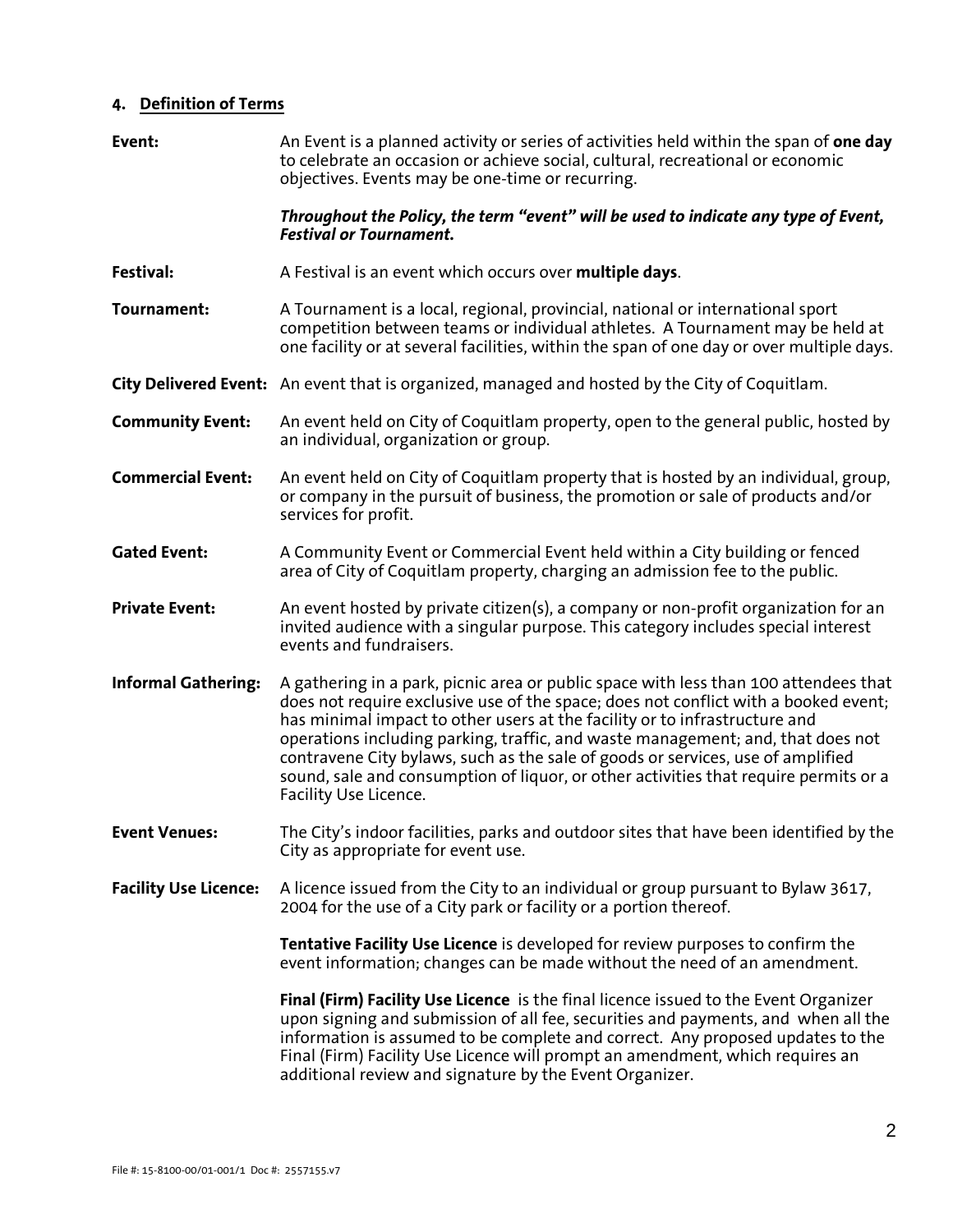## **Event Organizer:** The individual or group who is issued the Facility Use Licence, who will act as the primary contact for City staff, and who is responsible for the event plan, set up, activation, take down, site clean-up and restoration.

## **5. Roles & Responsibilities**

## 5.1 City Council

- Through delegated authority, directs staff, when needed, to lead a consultation and review process for this Policy. Council provides feedback, requests amendments, and adopts the revised Policy for implementation by City staff;
- Provides direction to staff, as needed, related to the nature, scope, and budget of City delivered and supported events;
- Reviews and approves annual *Fees and Charges Bylaw* amendments; and
- Approves and grants any in-kind charges to community organizations for event support.

## 5.2 Parks, Recreation and Culture Services Department (PRC)

PRC is the lead Department responsible for overseeing the development and implementation of this Policy and related procedures, managing the Events Office, Sports Services and the indoor and outdoor recreation facilities that are allocated as event venues. The General Manager of the PRC Department has the delegated authority to grant or refuse a Facility Use Licence for all events.

- *5.2.1 Cultural Services Events Office* 
	- a) Develops and coordinates City Delivered Events and PRC events such as *Coquitlam Celebrates Canada Day*, park openings and public art unveilings; and
	- b) Works with Event Organizers to assist them in developing their event plans, identifying suitable locations and coordinating City requirements, approvals and resource support for events held on City property.
- *5.2.2 The Parks Division Teams* 
	- a) Develop and coordinate City Delivered Events and PRC events;
	- b) Allocate space, issue the Facility Use License, and direct Event Organizers to other City departments for approvals as required;
	- c) Provide event review and resource support for events delivered or coordinated by Cultural Services -Events Office and Informal Gatherings in parks.
- *5.2.3 The Community Recreation Teams* 
	- a) Allocate space, issue the Facility Use License, and direct Event Organizers to other City departments for approvals as required.
- *5.24 Bookings Services* 
	- a)Correspond with Event Organizers regarding details of the event (price, insurance, required permits) and issue the Facility Use License.
- 5.3 City Departments and Divisions

In addition to PRC, other City Departments and divisions such as Fire & Rescue, RCMP, Engineering & Public Works, Bylaws, Economic Development, and Corporate Communications play a role in the management and promotion of events and the protection of citizens and public property. Department and division teams will work collaboratively and ensure key staff are available to support event management, including the review, approval, planning, implementation and evaluation, as needed.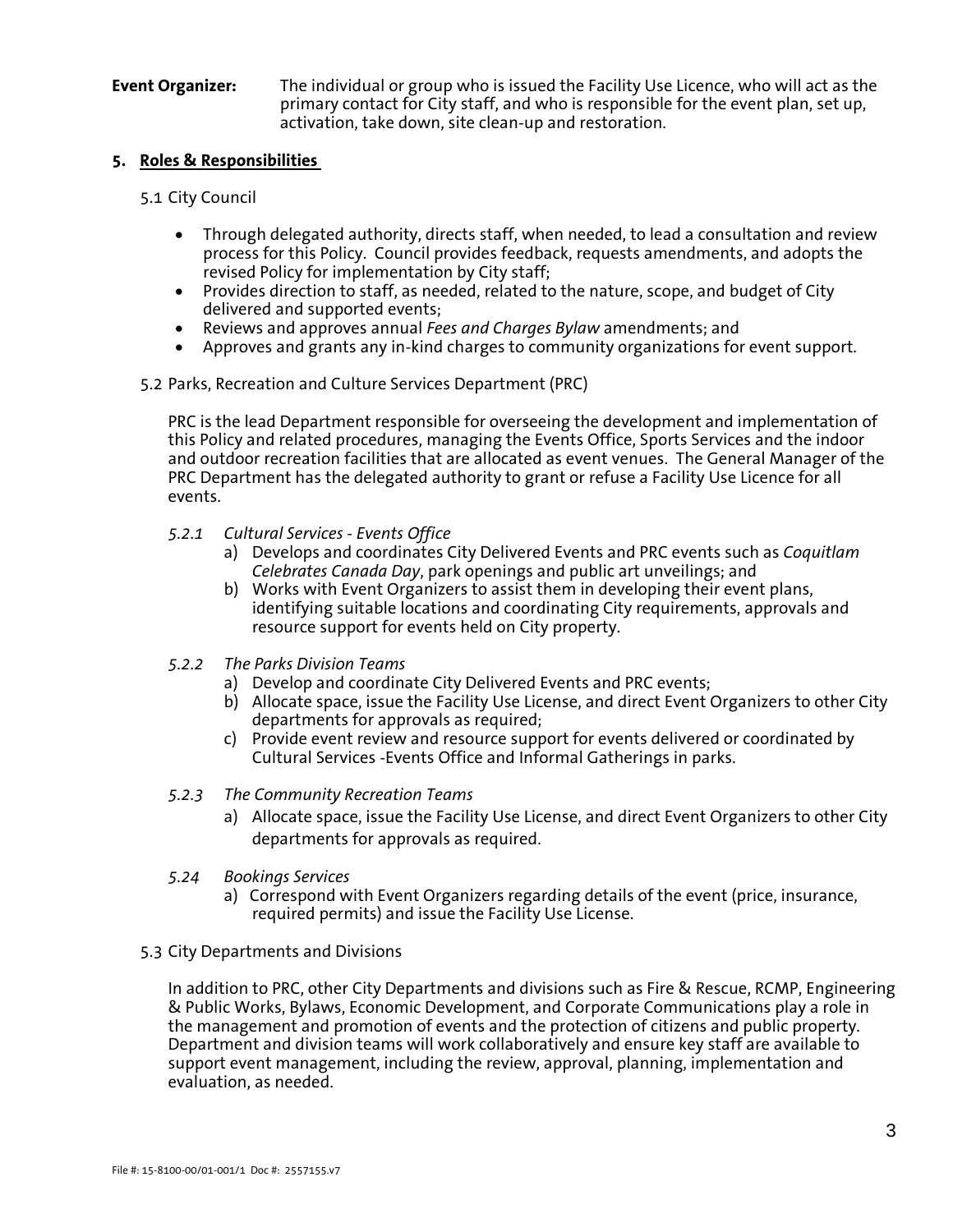## **6. Event Organizer**

An Event Organizer seeking to host an event on City property or to access City services is expected to develop a preliminary event plan prior to completing the applicable request form. To hold the event, the Organizer must be granted a Final (Firm) Facility Use Licence and must meet all City requirements, pay all deposits and fees, and be aware--and advise their staff/volunteers, contractors and vendors--of the applicable bylaws referenced, and the guiding principles and regulations described, in this Policy.

An Event Organizer holding an event on private property may need to obtain City permits and approvals depending on the nature of the event. It is the responsibility of the Organizer to review event planning resources as detailed on the City website and connect directly with individual departments.

## **7. Support for Event Development**

Event Organizers may be eligible to qualify for financial support for the development and growth of events through the provision of annual Spirit Grants. Information and eligibility criteria are available on the City website: www.coquitlam.ca/parks-recreation-and-culture/community-grants

## **8. Event Venues**

The City's indoor facilities, parks and outdoor spaces have been evaluated to determine which are appropriate as Event, Festival or Tournament sites. To balance the needs of regular facility users, protect the City's assets and natural areas, and mitigate any negative impacts of events, the following factors are taken into consideration related to site suitability:

- *Event Venues:* the appropriate size, number, frequency and co-location of events and any activity restrictions for the site;
- *Potential Impact:* the anticipated impact on regular facility and park users;
- *Amenities:* the amenities available at each event site, including open areas, sport facilities, electrical outlets, lighting, water, washrooms, permanent seating, parking, and other features;
- *Gated Events:* whether or not gated events are allowed at the site, and the parameters for fencing/enclosure to ensure adequate access for the general public at the facility;
- *Fireworks:* whether or not fireworks or other pyrotechnics are allowed at the site and the conditions for use. It should be noted that the use of fireworks is limited to certain sites;
- *Sound:* whether or not amplified sound is allowed at the site and the conditions for use;
- *Vehicle Access:* allowable vehicle access and the parking provision at the site; and
- *Protection of the Natural Environment*: i.e. ecologically sensitive sites within parks that are not suitable for certain types of event activities (will be noted under "restrictions").

## **9. Guiding Principles**

The following principles will guide event management and decision-making. In the process of delivering and supporting events, the City will:

- 9.1 Minimize bureaucracy and streamline processes to ease the burden on Event Organizers;
- 9.2 Encourage the development of vibrant Events, Festivals and Tournaments while balancing the needs of regular facility users and the community;
- 9.3 Facilitate a fair and transparent event application and approval process;
- 9.4 Evaluate an event application based on the suitability of the requested venue, and the anticipated impacts to regular users and groups;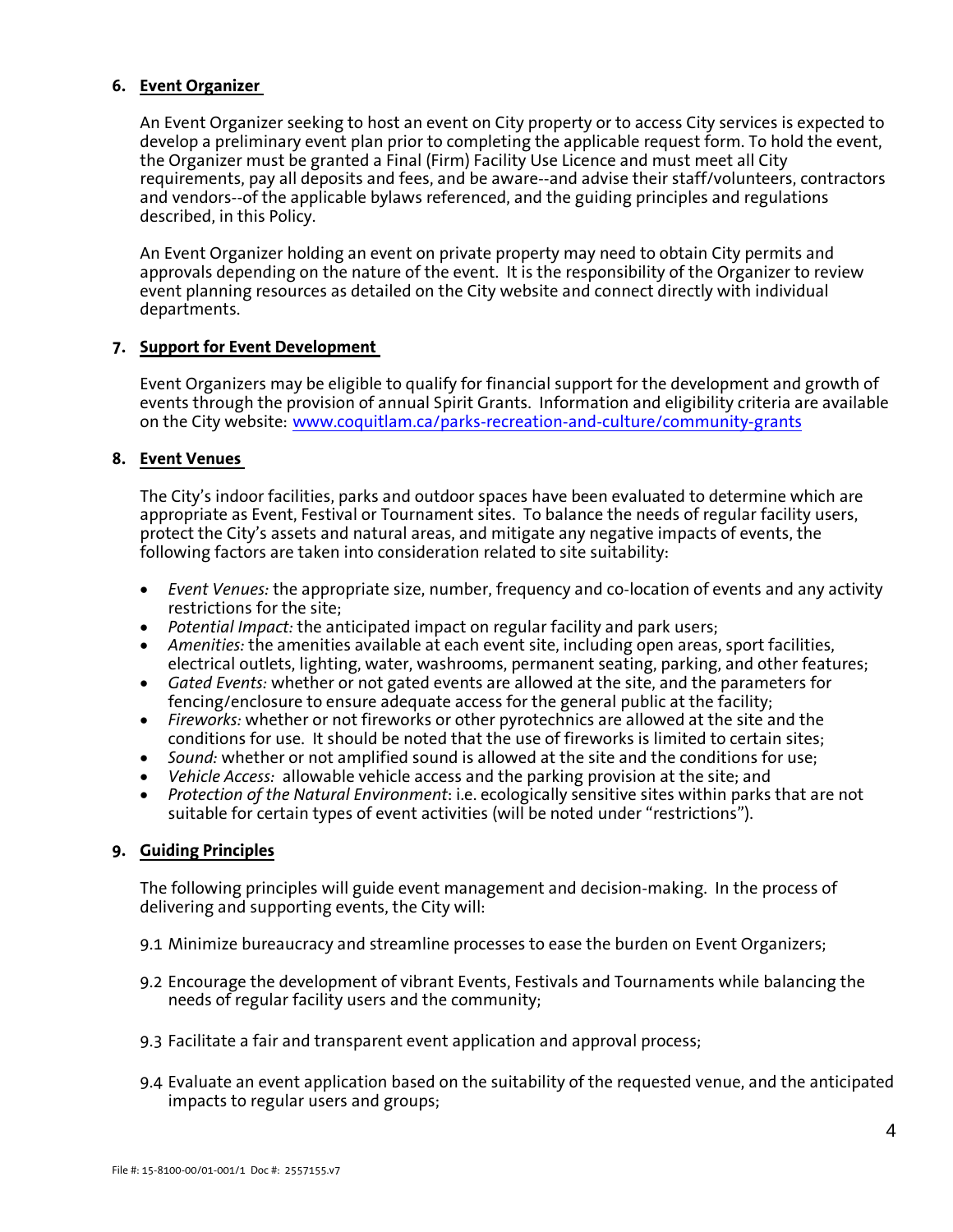- 9.5 Promote inclusive and accessible event environments where residents are encouraged to attend and participate; the City will not support events that promote an ideology of discrimination or contempt of any group.
- 9.6 Communicate the requirements for the use of Parks and Community Facilities (Bylaw No. 3617, 2004) with the expectation that all event participants comply with the standards for appropriate behaviour and conduct;
- 9.7 Ensure due diligence in safety and risk management to protect all individuals involved in the event and the general public;
- 9.8 Protect City assets by identifying the sites appropriate for events and defining the conditions for use;
- 9.9 Encourage environmentally sustainable event practices and support of local businesses; and
- 9.10 Deliver and support events that provide economic and tourism benefits to the City and community.

#### **10. Priority Allocation**

The City endeavors to accommodate the majority of event requests that are made each year. However, during peak seasons, the demand for premium indoor and outdoor venues and City resources may exceed capacity or supply. The priority for high-demand event sites and dates aligns with the *City of Coquitlam Facility Allocation Policy*, and is as follows:

- 10.1 City Delivered Events, Festivals and Tournaments;
- 10.2 Returning Community Events, Festivals and Tournaments that continue to provide value to the City and community, with the Organizers requesting the same general date and location annually, and which meet the requirements and submission deadlines;
- 10.3 New Community Events, Festivals and Tournaments that are expected to add value to the complement of event opportunities offered to the community, and which meet the requirements and submission deadlines; and
- 10.4 Commercial Events and Private Events which include special interest events and fundraisers.

In addition to the allocation order, City staff will consider a variety of factors in assessing event applications, such as the potential impact to regular facility users, the suitability of the venue for the event type, and potential alternate location on private sites.

Events that have significant importance to the City and community, that support economic development goals and attract Sport and Cultural Tourism, may be afforded first priority for highdemand venues. The City reserves the right to reschedule an event or relocate it to an alternate site if needed.

#### **11. Approval Process**

It is expected that the Event Organizer will submit the applicable request form at least six months prior to the desired event date. For large and operationally complex events, 12 months or more advance notice may be required. The PRC designated staff have the authority to approve event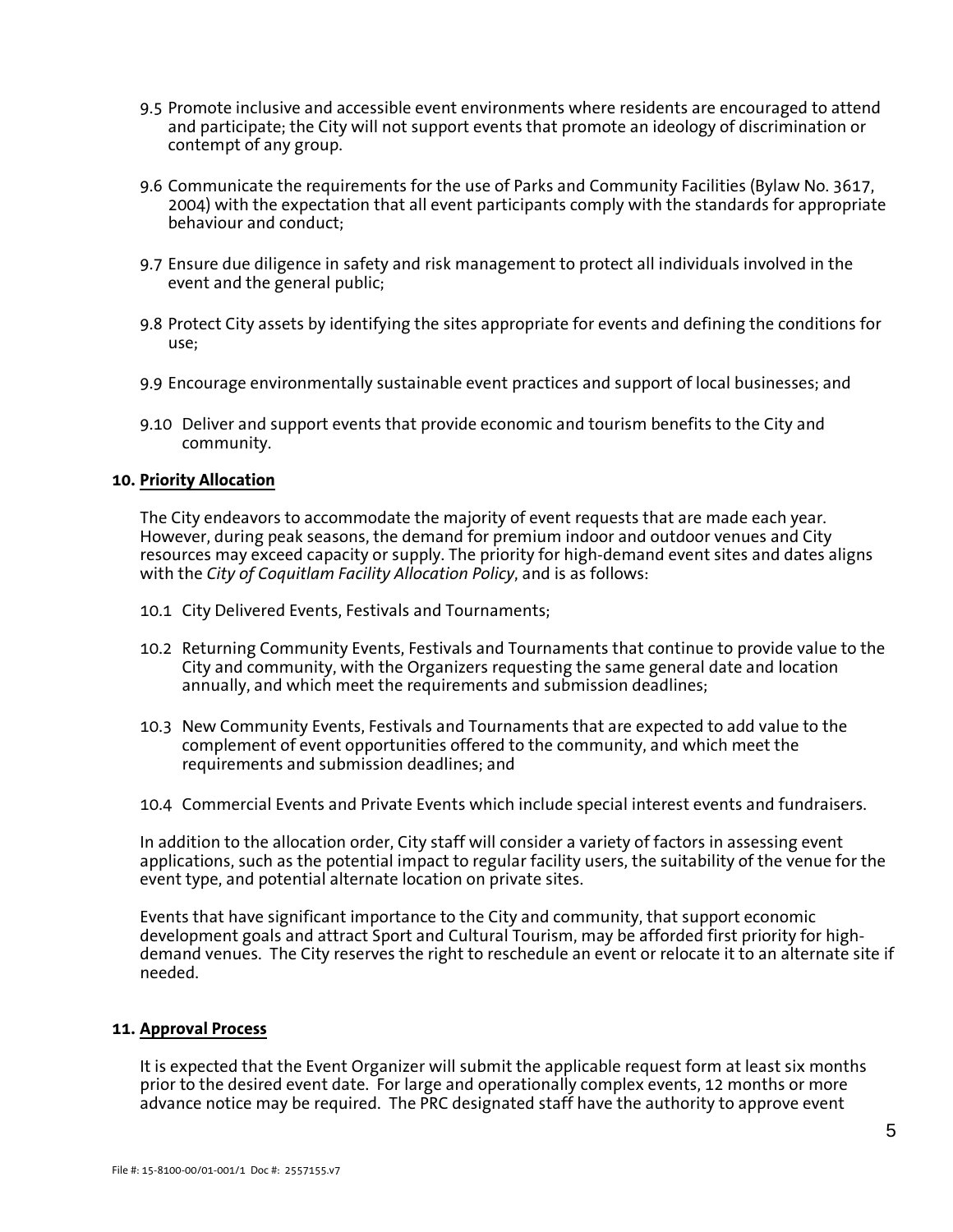applications and will seek direction and approval as required from the Department General Manager and/or City Council for certain requests, including Commercial and Gated Events, and events with fireworks.

## **12. Facility Use Licence Requirements**

Once the event venue and date is approved, staff will issue a Tentative Facility Use Licence to the Event Organizer who is then required to obtain and provide proof of liability insurance, naming the City as an additional insured. The Organizer must also provide financial security in the form of a Damage/Booking Deposit. The Final (Firm) Facility Use Licence will be issued once all conditions are met, including payment of all fees for the rental of the facility and any additional City services or approvals. The City and RCMP will apply administrative and operation fees and charges on a cost recovery basis.If an Event Organizer is in arrears to the City, future Facility Use Licences will not be issued to that individual or group until the account is paid in full.

## **13. Regulatory Requirements**

The Event Organizer must comply with all applicable Federal and Provincial laws and codes and City bylaws and policies. In addition to the Facility Use Licence, other licences, permits, and inspections may be required depending on the activities of the event. A number of activity requests, particularly those with health and safety implications such as the sale of liquor and food, the use of fireworks, and the installation of large temporary structures, require approvals from two or more authorities. These activities may also require additional liability insurance. An overview of the requirements is provided in the *Event Process Guidelines.* 

## **14. Community Relations**

It is the goal of the City to deliver and support a variety of engaging and vibrant event experiences. Neighbourhood residents in the vicinity of destination parks and recreation facilities should expect some increase in pedestrian and vehicle traffic and noise during peak event seasons. While impacts cannot be entirely eliminated, it is the responsibility of the Event Organizer to minimize the negative effects of the event to residents, businesses and other facility users. Mitigation strategies are described in the *Event Process Guidelines.* 

The Event Organizer may be required to notify the local community where amplified sound will be used, parking and traffic patterns will be significantly altered, and where regular facility users or commercial activities will be affected. If the Organizer is advised that City signage is required, additional charges will be added to the Facility Use Licence.

## **15. Care of City Assets**

It is the responsibility of the City to maintain and protect indoor and outdoor public facilities to ensure the long-term use and enjoyment of these valuable assets. It is expected that the Event Organizer will oversee the event setup, activation and take-down, ensuring the venue is left in the same condition as it was prior to the event. At the discretion of the City, staff may be required to be on site during the event set up and take down, incurring costs to the Event Organizer. Staff will inspect the site following the event and any costs required for additional clean-up or needed repair will be charged against the Damage Deposit. If the cost of the damage exceeds the Deposit, the Event Organizer will be invoiced the additional amount.

## **16. Unique Events and Gatherings**

## *16.1 Gated Events*

The City recognizes that there are occasions when Gated Events, for which an admission fee is charged, are appropriate to meet the needs of an organization and provide a unique and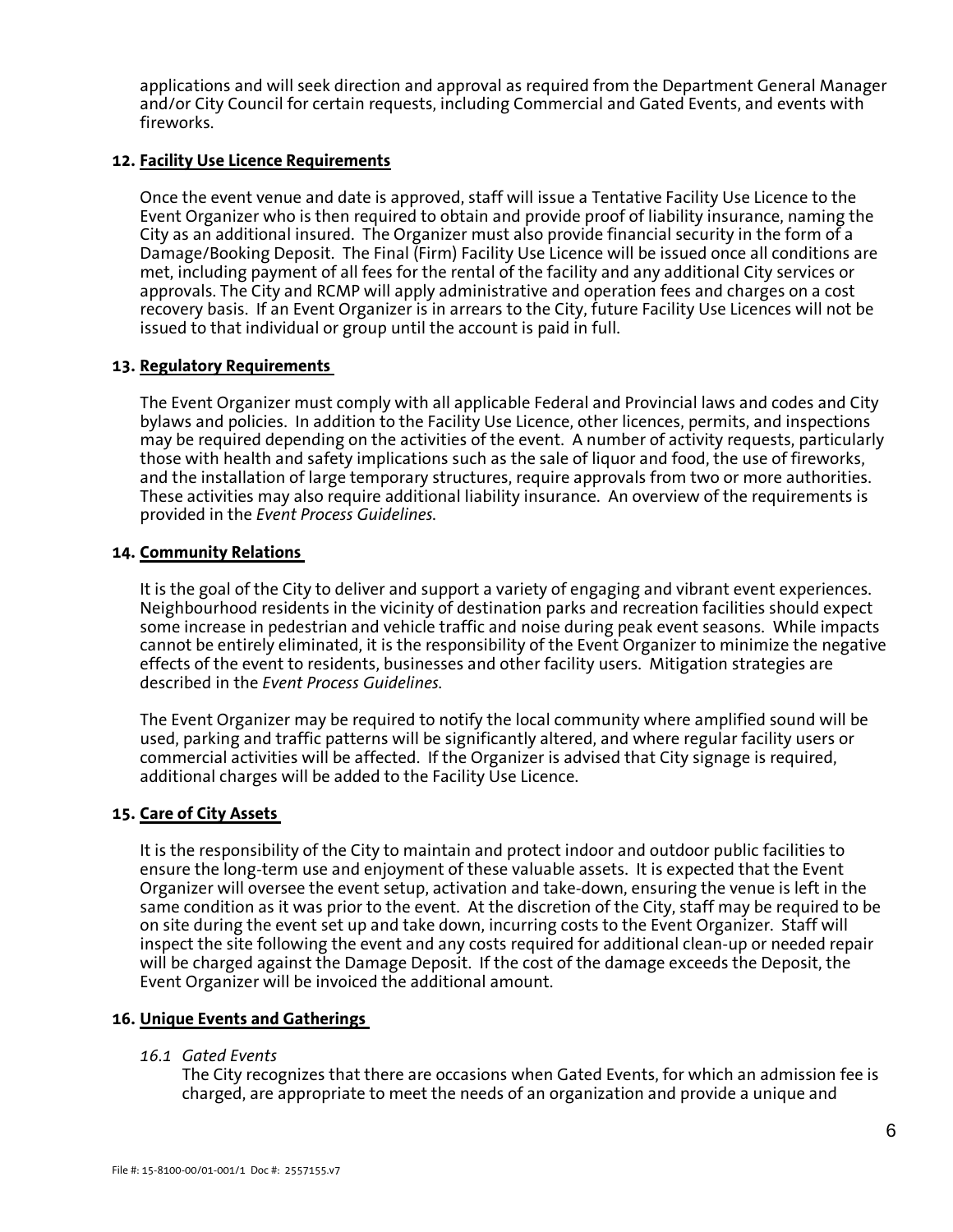desirable opportunity for the community. Gated Events may be permitted at only a few event venues – generally at the City's indoor facilities, such as an arena, and at large, destination parks and where the greater part of the facility or park remains open to the public. Gated Events must meet all building code occupancy and fire regulations and may require additional permits and/or inspections.

#### *16.2 Special Interest Events*

Planned Special Interest Events may include political, religious or social causes, rallies, demonstrations, or services. Like all event organizers, special interest groups must obtain a Facility Use Licence and comply with all applicable regulations. It is expected that participants will observe the principle of respect for the dignity and safety of all persons and the care of municipal property. This includes ensuring that all activities, literature, symbols, signage and other materials are contained within the prescribed event area, do not impede other uses of the facility, and are removed immediately following the event.

#### *16.3 Road Events*

Road Events may include parades, marches, walk/run/wheel events and street festivals. Temporary closure of a road requires approval by the Engineering & Public Works Department and a *Road & Sidewalk Closure Permit*. Where road or sidewalk closure is needed, a detailed route map and plan, with the assembly and dispersal areas, must be included. Local residents and businesses that will be directly affected by the road closure and/or the placement of event activities must receive notification prior to the event as per the requirements specified by the City's Traffic Division.

## *16.4 Informal Park Gatherings*

A gathering in a park or a picnic for fewer than 100 attendees that does not require exclusive use of the space is not considered an "event" requiring a Facility Use Licence provided the space has not been booked by another group; that there is minimal impact to other users; and that the activities do not contravene City bylaws, or involve activities that require permits. Groups should contact the Events Office in cases where there is uncertainty if a gathering will meet this definition.

## **17. Decision-Making Authority of the City**

To maintain the standards of quality, safety and responsible asset management, the City has the authority to refuse use of a facility or cancel, postpone/reallocate or close down an event if it deems necessary to do so.

The City will refuse event applications from individuals/organizations that promote an ideology of discrimination or contempt for any group. Refusal may also be necessary if the City does not receive the application within the required timeline, other events have priority at the desired venue, regular users will be negatively impacted, or the site has reached the maximum allowed events for the season or year.

The City may cancel or postpone an event or event activity if the Event Organizer does not provide or obtain the required insurance, fees, permits, and licences. Additionally, the event may be cancelled if extreme weather or other occurrences are likely to cause damage to the site or pose a safety risk.

The RCMP, Coquitlam Fire & Rescue and designated City staff have the authority to close down an activity, a vendor or an entire event that violates a law or City Bylaw and/or promotes an ideology of discrimination or contempt of any group; incites violence; has caused significant damage to the site or is likely to cause damage; or poses a public health or safety risk.

## **18. Dispute and Complaint Resolution**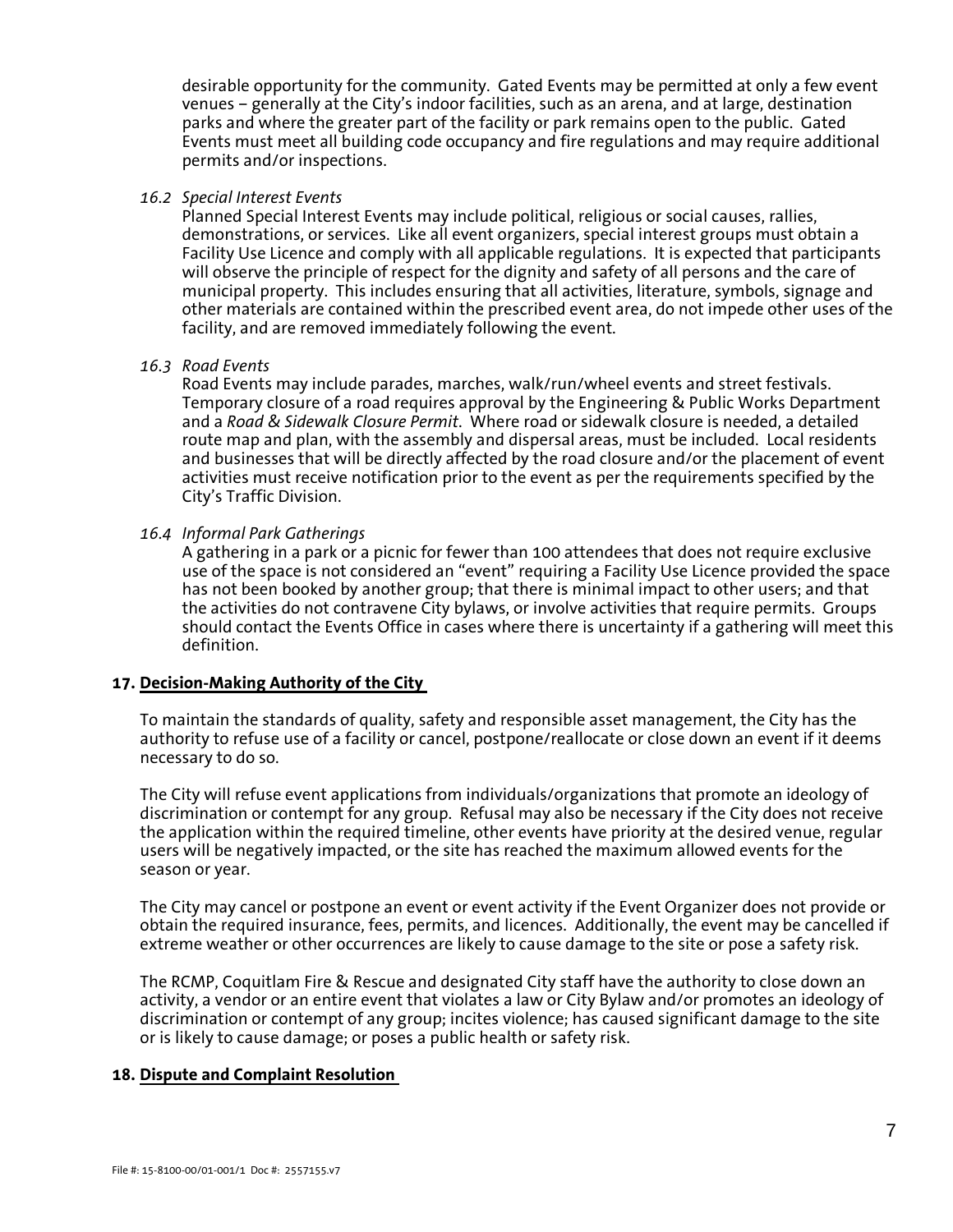If an Event Organizer disagrees with a City decision related to the event allocation or coordination, the Organizer should describe the concern in writing and submit it to the special event staff contact. The City will review the concern and will respond in writing to the complainant.

## **19. Authority**

Authority for this Event, Festival & Tournament Policy was granted by the City of Coquitlam Council on June 11, 2018.

## **20. Effective Date**

June 11, 2018.

## **21. Review**

This Policy shall be reviewed as required in response to developments in information technologies, legal instruments, and City of Coquitlam administrative practices.

## **22. Approval History**

| <b>Date Approved/Revised</b> | <b>Approved By</b> | <b>Resolution Number</b> |
|------------------------------|--------------------|--------------------------|
| June 11, 2018                | City Council       | 299                      |

## **23. Other Related Bylaws, Policies or Procedures**

- Fees and Charges Bylaw, 4676, 2017 (updated annually): Schedule C: RCMP; Schedule E: Coquitlam Parks, Recreation & Culture; Schedule G: Fire/Rescue; Schedule L: Street Vending and Special Event Vending
- Bylaw No. 3617, 2004: A Bylaw to establish regulations governing the use of Parks and Community Facilities on property owned or held by the City of Coquitlam for recreation or community uses
- Bylaw No. 1233, 1982: A Bylaw to Regulate Noise Within the City of Coquitlam
- Bylaw No. 4344, 2013: A Bylaw to provide for the licensing and regulation of businesses in the City of Coquitlam
- Bylaw No. 3712, 2005: A Bylaw to provide fire regulations for the protection of persons and property - the Fire Prevention and Life Safety Bylaw
- City of Coquitlam Sign Bylaw No. 3873, 2008; and Sign Placement Guidelines for Not for Profit Community User Groups
- Bylaw No. 4402, 2014: A Bylaw to regulate traffic and the use of streets in the City of Coquitlam
- Bylaw No. 3037, 1996: A Bylaw for the purpose of regulating the places where people may smoke; Bylaw 4579, 2015: Bylaw Notice Enforcement Amendment (Smoking in Parks)
- The City of Coquitlam Facility Allocation Policy, 2017
- Use of City Resources and Facilities for Political Activity Policy, 2014
- Online Festivals and Events Resources and Procedures

## **24. Policy Status**

This Policy is available on request to the public.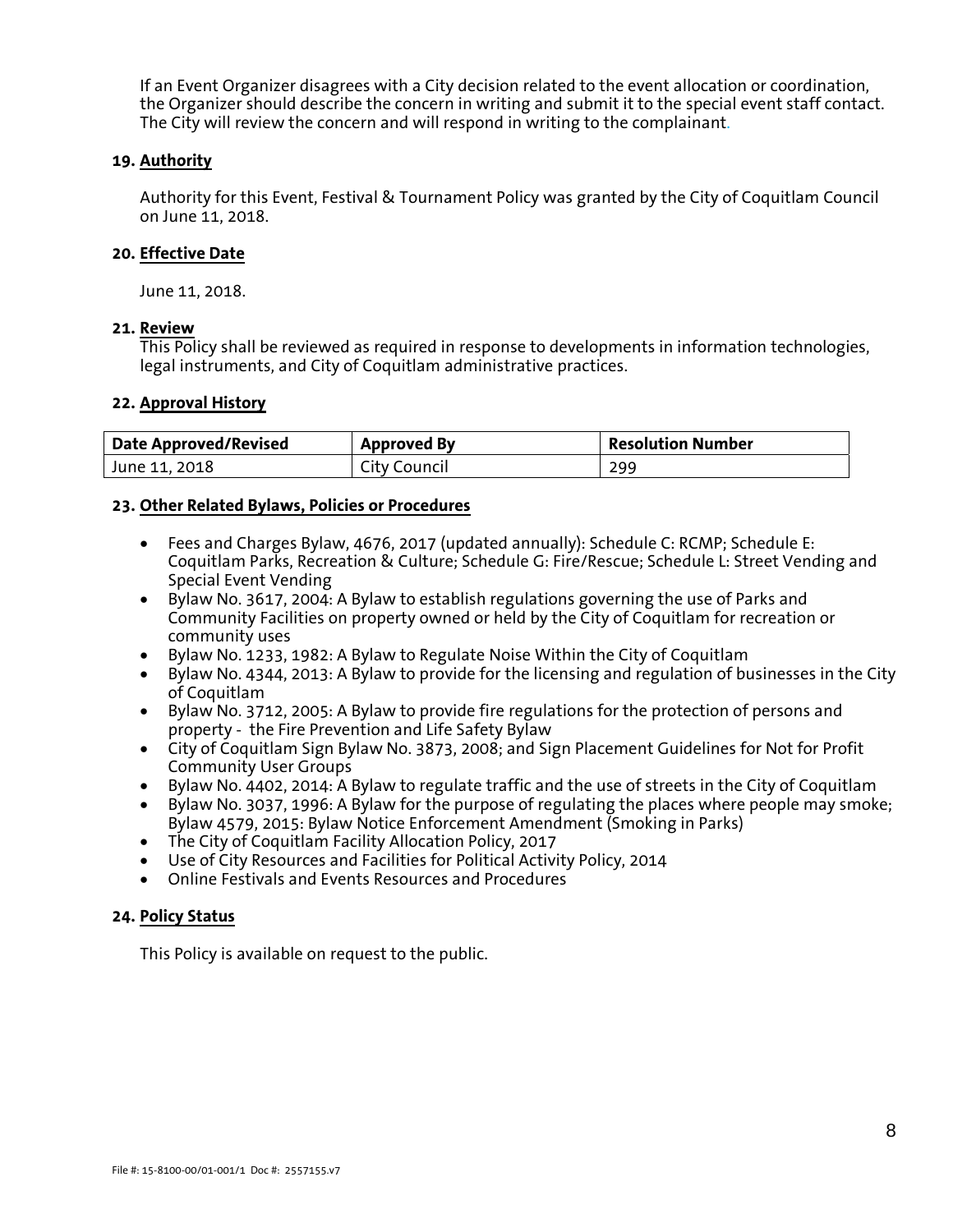## **Appendix: Event Process Guidelines**

## **1. The Event Plan**

Prior to submitting the applicable request form, the Event Organizer is encouraged to develop a preliminary event plan that identifies the type, purpose and activities of the event, the budget and funding sources, the anticipated attendance, the length, preferred venue, dates, times, and the City services that may be needed.

City staff will guide the Event Organizer through the regulations, requirements and processes required by the City and applicable external agencies. However, it is recommended that the Organizer develop a detailed plan that describes provisions for risk management, safety and security, traffic management, waste management, and other key components that will reduce negative impacts and greatly increase the likelihood of a successful event experience. The City encourages the Organizer to utilize the City's Accessibility Checklist in the planning of events.

## **2. Event Application and Tentative Approval**

In order to receive timely approval and issuance of a Final (Firm) Facility Use Licence, Event Organizers must submit complete, detailed plans and required documentation as per the application deadlines communicated by staff.

- a) The Event Organizer completes the applicable request form, providing all information required.
- b) City staff will contact the Organizer to review the purpose and goals of the event, confirm the desired sites and dates, the size of the event and service requirements.
- c) Staff will review the application and determine if the event can be accommodated.
- d) With initial approval, staff will issue a Tentative Facility Use Licence.
- e) The Event Organizer is then required to provide proof of insurance and a Damage/Booking Deposit.

## **3. Insurance**

The Event Organizer must obtain liability insurance, naming the City of Coquitlam as an additional insured. Special event liquor permit applications will require an increased level of insurance, as will other activities that may be considered high risk. The event suppliers, including those providing electrical services, staging, tenting, lighting, sound, and heavy equipment may need to provide a certificate of insurance, naming the event and the City of Coquitlam. Current insurance amounts are provided in the City's *Fees & Charges Bylaw*.

## **4. Damage/Booking Deposit**

A Damage Deposit will be required and will be used to cover the partial or full cost of any needed repairs to the rented facility plus an administration cost. Current rates for the various facility types are provided in the *Fees & Charges Bylaw*. If staff determine during the post-event inspection that no additional site restoration is required, the Deposit will be returned to the Event Organizer. However, if the City must perform work necessary to clean, repair, reconstruct or replace any infrastructure at the site, the costs and an administration fee will be charged against the Damage Deposit. If the cost for repair exceeds the Deposit amount, the Event Organizer will be invoiced for the additional costs.

## **5. Facility Use Licence**

Once the required insurance and Damage/Booking Deposit are received, staff will prepare a Final (Firm) Facility Use Licence, which includes all requirements, fees and charges for the event. The Final (Firm) Facility Use Licence will be forwarded to the Event Organizer for review and signing. Any later amendments to the Facility Use Licence will require an additional review and signature by the Event Organizer.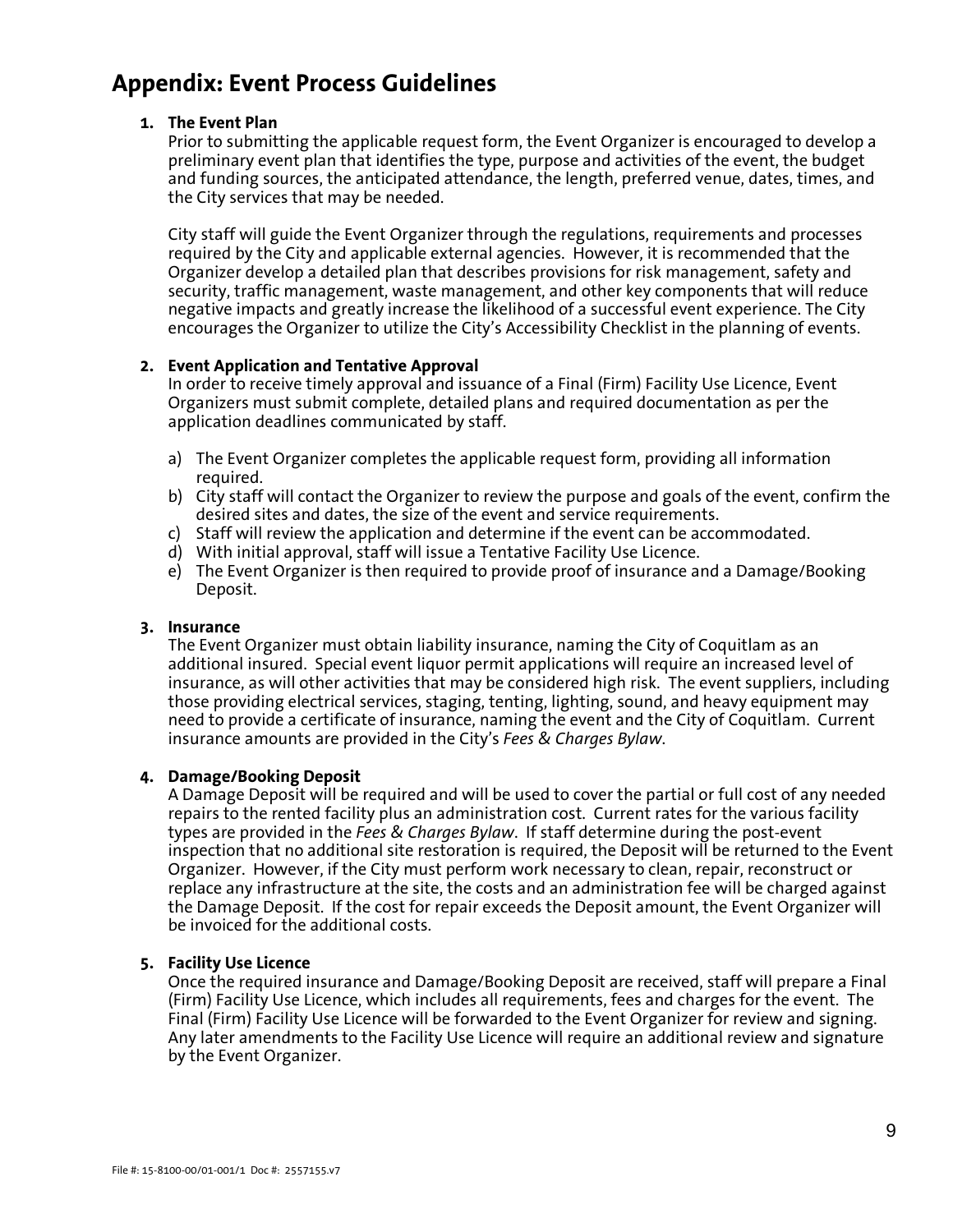## **6. Fees & Charges**

## *City Charges will consist of the following:*

- Facility Rental Fee for the Event Venue. The timelines for cancellations and refunds are included in the *Fees & Charges Bylaw*.
- Additional City Services which may include: event set up and take down; event support services /on site facility attendant; extra garbage/recycling receptacles and emptying; signage; rental of equipment; road use permits.

It should be noted that the City does not have the capacity to meet all service and equipment requests. The Event Organizer will be expected to hire qualified private companies to provide some or all services and equipment.

• For large events where significant crowd control and traffic management may be required, the City will review the event plan with the RCMP. In most cases, the Event Organizer must contract a professional traffic control company for all traffic management and possibly contract security services also.

It is at the discretion of the RCMP to decide whether police services will be needed for the event. The level of police resources assigned will be determined through a risk assessment by the RCMP. These services will incur an additional charge to the Event Organizer in accordance with the RCMP rates specified in the *Fees & Charges Bylaw*.

## *Other Charges, if applicable, will include:*

- Business Licence Fee(s) for Commercial Events and for vendors selling goods on site for profit. In cases where the revenue will be donated to a registered charity, certain fees may be waived;
- Inspection and Permit Fee(s) if applicable (e.g. Building Permit, Road Use Permit, etc.);
- Beer Garden or sale of liquor cost per licenced day.

## *Contracted Services may consist of the following:*

The Event Organizer may need to contract private companies to provide, where applicable: security; first aid services; traffic control; parking management; waste management; and rental of tables/chairs, fencing, tenting, staging, portable washrooms, and other temporary infrastructure, including set up and take down.

## **7. Regulatory Requirements**

City staff will guide the Event Organizer through the process of meeting the requirements or obtaining the following documents, where applicable. The Organizer should make note of the submission due dates and timelines for each licence and permit.

City staff will not coordinate the permits for an event held on private property but can provide the Event Organizer with information and special event planning resources.

## *City Requirements:*

## **a)** *Business Licences for Special Event Vending and Mobile/Street Vendors*

Commercial Events require a Business Licence. Whether planning a Commercial or Community Event, the Organizer must report all vendors who will be selling goods or services on site, such as mobile food vendors. Additionally, all contractors who will be working on site during the event, such as trades, garbage collection and sanitation services, security services, and private first aid companies require a City of Coquitlam Business Licence.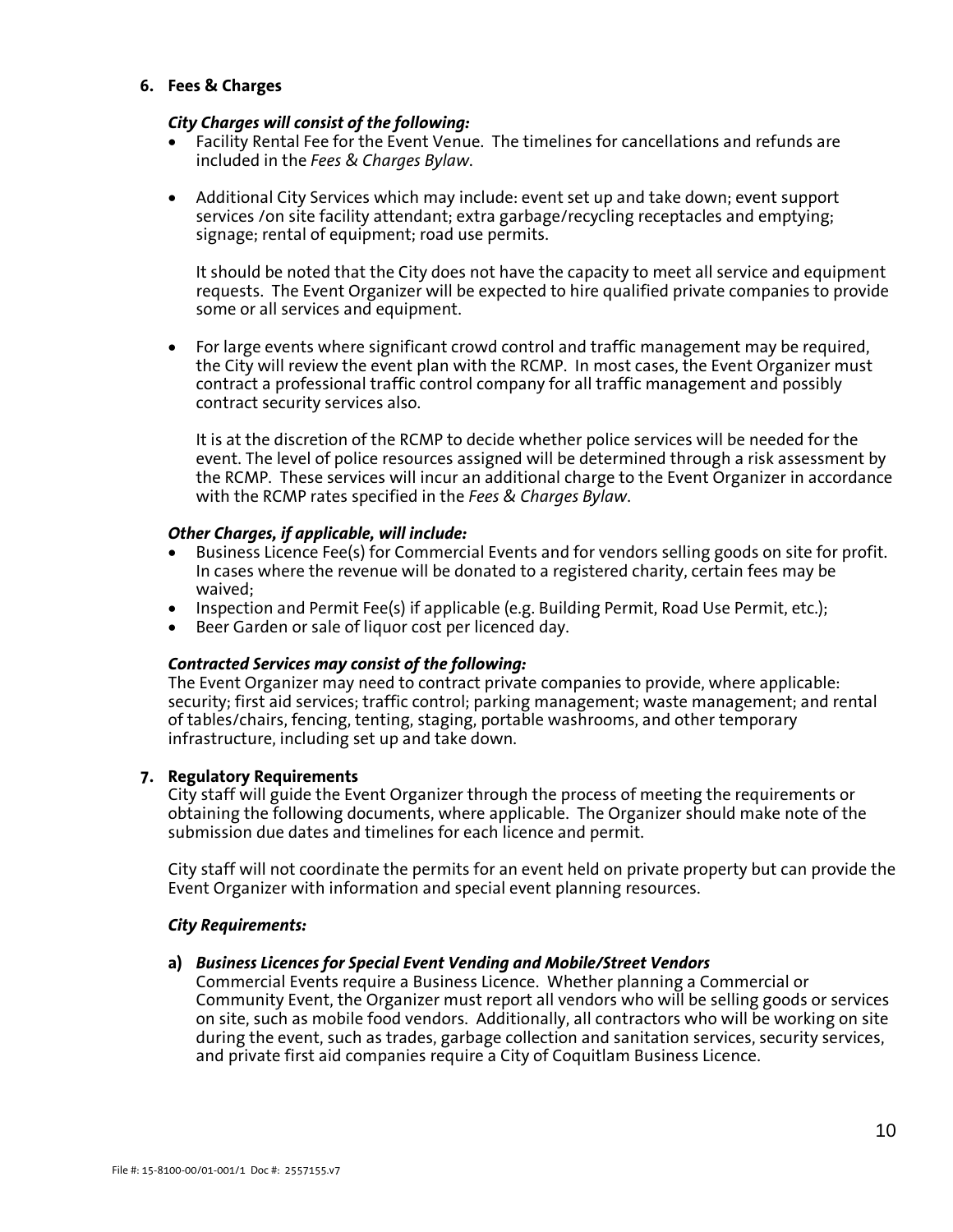Rental companies not working on-site during the event (only delivering or picking up items) do not need to be licensed in the City of Coquitlam. Similarly, event sponsors are not required to have a Coquitlam Business Licence provided they will not be selling products or services at the event; sponsors who wish to give away sample products at no charge can do so without a Licence.

#### **b)** *Food Vending Vehicle Inspection by Coquitlam Fire & Rescue*

In addition to a required Business Licence, an inspection is required to ensure the vehicle meets Coquitlam Fire & Rescue Operational Guidelines. The details and inspection timeline are available on the City website.

## **c)** *Approval to Serve Liquor*

As per Bylaw No. 3617, 2004, no person can possess or consume liquor or alcoholic beverages within a park or community facility without a valid Facility Use Licence and other legally required permits.

The Event Organizer must have written approval from the City prior to seeking a Special Event (Liquor) Permit. Additional insurance is required for events where liquor will be served. Once approval is obtained from the City, the Event Organizer can then complete the Liquor Control and Licensing Branch application. In accordance with LCLB requirements, events with anticipated attendance of 500+ will require additional approval from the RCMP and regional liquor inspector. As part of the LCLB application process, Event Organizers will be required to submit detailed event maps and provide proof of licensed security and "Serving it Right" certified liquor servers. The specific operational requirements are provided by the Liquor Control and Licensing Branch.

## **d)** *Barbeque Permit from Coquitlam Fire & Rescue*

When the fire danger rating is in the "extreme" range, there may be a barbeque ban in the City. During these times, a special permit for events may be issued to applicants who meet the requirements.

The Event Organizer should also ensure vendors are aware of, and in compliance with, *The Park Events Fire Safety Guidelines for Commercial Outdoor Cooking*. Coquitlam Fire & Rescue may at any time inspect the premises for compliance.

## **e)** *Fireworks Approval from PRC and Permits from Coquitlam Fire & Rescue*

As per Bylaw No. 3712, 2005, no person can possess for purposes of use, set off, explode or discharge low hazard fireworks, high hazard fireworks or firecrackers without a permit from Coquitlam Fire & Rescue. Fire personnel may impose any conditions on the Permit deemed necessary to provide for the protection of persons and property.

Prior to applying for a Fireworks Permit, the Event Organizer must confirm that fireworks are allowed at the desired event venue and must obtain approval from PRC Senior Management. Additional insurance is required for events using fireworks.

## **f)** *Temporary Building Permit and Large Tents Inspection*

Tents, stages and other temporary structures 1,200 sq. ft. or larger require a temporary building permit and inspections from the Planning & Development Department and Coquitlam Fire & Rescue.

## **g)** *Road & Sidewalk Closure Permit*

If an event activity requires that a section of road or sidewalk is closed, the Organizers must apply for a permit from the Engineering & Public Works Department. Event Organizers should be aware that closures to arterial or collector roads may not be approved, or may require a greater level of traffic control to be approved.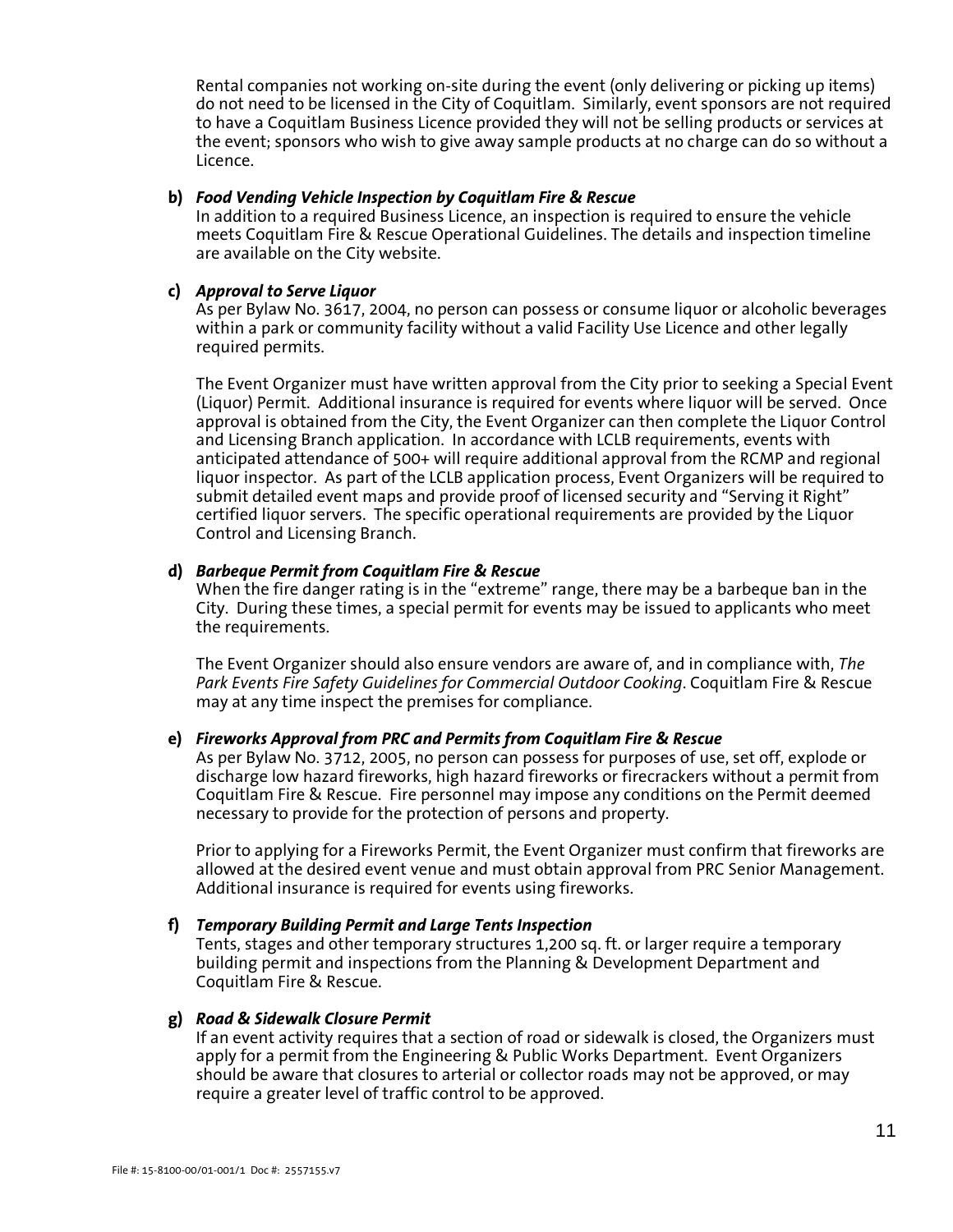## **h)** *Amplified Noise*

No person shall operate any outdoor public address system in the City without having obtained a Facility Use Licence. The Event Organizer must adhere to approved start and end times as per the Facility Use Licence requirements and comply with any City requests to modify or cease amplified sound during an event. A contact person must be able to respond to the RCMP or the Bylaw Department should there be any concerns on the day of the event.

## **i)** *External Agency Requirements, where applicable, include but are not limited to:*

- a) *Food Permit* Fraser Health Authority
- b) *Special Event (Liquor) Permit*  RCMP and Liquor Control and Licensing Branch
- c) *Gambling Event Licence* BC Gaming Policy and Enforcement Branch
- d) *Electrical Permit* BC Safety Authority
- e) *Inflatable Structures Licence and Inspection* BC Safety Authority
- f) *SOCAN Licence for Recorded or Live Music* Society of Composers, Authors and Music Publishers of Canada
- g) *License for Recorded Music* Re:Sound

## **8. Community Relations**

It is the responsibility of the Event Organizer to minimize negative impacts to surrounding neighbourhoods. These impacts may include noise/amplified sound, traffic, parking and signage.

## *a) Amplified Noise*

If live or recorded amplified sound will be used at the event, the Event Organizer must comply with the following requirements:

- *Approval:* The Event Organizer must have an approved Facility Use Licence.
- *Notification:* The Event Organizer must comply with public notification requirements as identified by the City.

## *b) Traffic and Parking*

It is expected that as part of the event plan, Event Organizers will have considered transportation for attendees to and from the event site. If traffic management is required, this request should be included in the application. The Event Organizer must contract a private company who can provide qualified, certified traffic control personnel.

The Event Organizer should also anticipate the number of parking spaces that will be required. It should be noted that at many of the venues, parking space is limited -- the Organizer should not rely on neighbourhood street parking. In some cases, parking spaces can be reserved as part of a Facility Use Licence. It is the Organizer's responsibility to secure the lot as per City requirements. Alternative modes of transportation should be considered and encouraged, including public transit, ride sharing, cycling (possibly requiring the provision of bike lockups at the site), or the provision of a shuttle service.

## *c) Promotional Signage*

Promotional signage for Community Events is permitted in accordance with *The Sign Placement for Not for Profit Community User Groups Guidelines* which identify the approved locations, the number of promotional signs allowed at each site, the size, and placement of signs, the information that the sign should provide, and length of time the sign can be posted. The City logo can only be used with the written permission of the City.

## *d) On-Site Signage*

On-site signage for events is only permitted during the rental times indicated on the Final (Firm) Facility Use Licence and must be installed according to all City requirements.